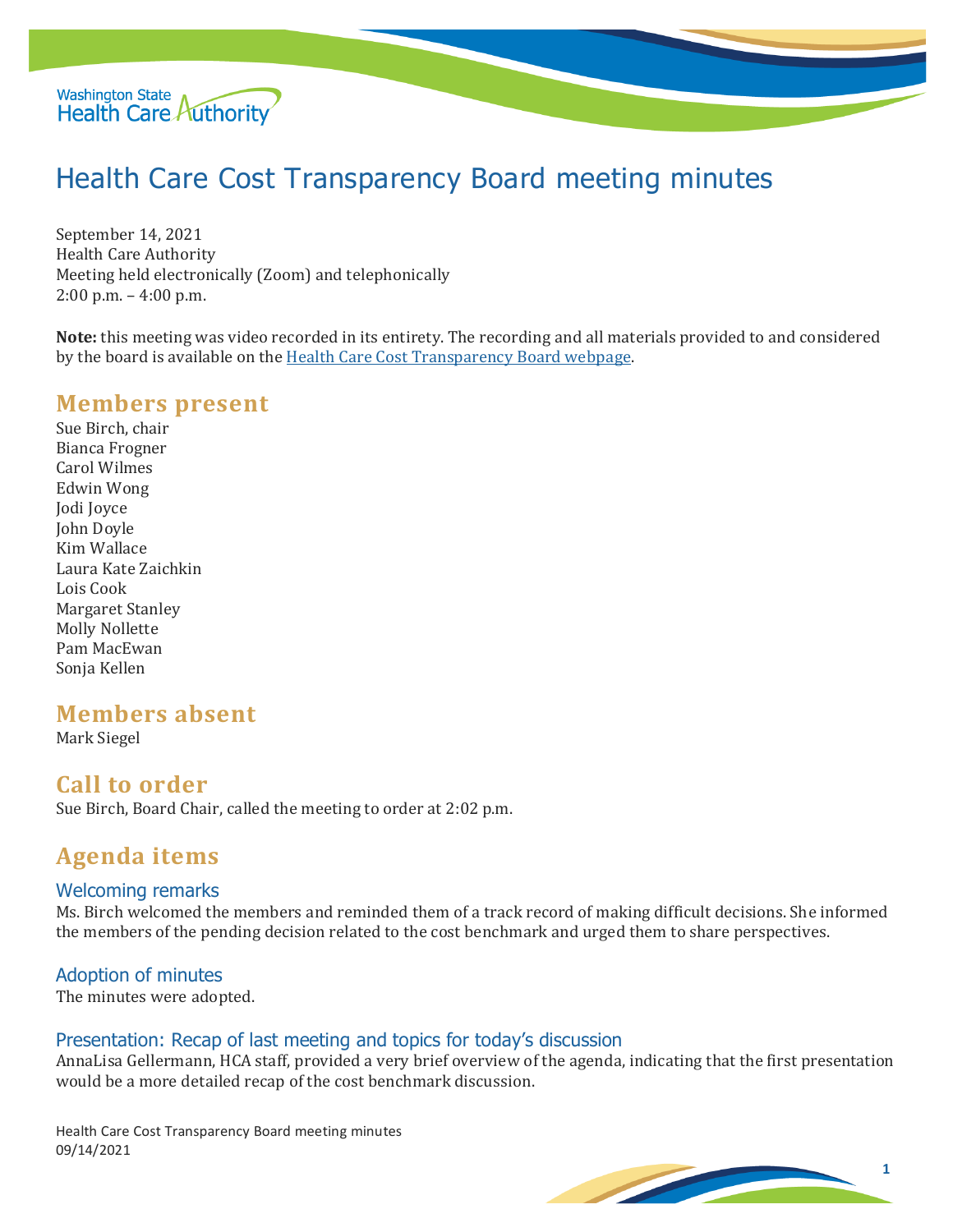

#### Presentation: Finalizing the benchmark methodology and value

Michael Bailit of Bailit Health presented a summary of the Board's initial recommendation: 3.2% for 2022-23, 3.0% for 2024-25, and 2.8% for 2026. This was based on a 70/30 blend of historical median wage and potential gross state product. Mr. Bailit also recapped the feedback from the Advisory Committee of Health Care Providers and Carriers, which supported a 3.2% value but expressed desire for an unvarying benchmark that did not go below 3%.

Mr. Bailit recapped the Board's August discussion, in which the Board wanted to consider other potential benchmark values that would be responsive to the Advisory Committee's feedback without compromising the overall goal of leveraging the benchmark to make health care more affordable for consumers. Board members also wanted to understand the impact of moving away from the original proposal.

The Board reviewed the trigger language adopted at the August meeting that provided for annual review of performance of the benchmark, and the opportunity to revisit the benchmark value under extraordinary circumstances.

The Board also reviewed 3 scenarios, modeled to show potential inflation cost avoided over a 5-year period arising from 3 different options for benchmark values in the initial benchmark period of 2022-2026. The cost avoidance estimates were based upon projections derived from national data, Option 1, the original recommendation, was estimated to avoid 10.8 billion dollars overall. Option 2, 3.2% for 2022-2024 and 3.0 for 2025-2026, was estimated to avoid 10.4 billion dollars overall. Option 3, 3.0% for 2022-2024, and 2.8% for 2025-2026 was estimated to avoid 11.8 billion dollars overall.

The Board engaged in a lengthy discussion of the options presented. Several members acknowledged the efforts of providers to reduce cost, and the struggles they face to cut cost while maintaining quality and access. Some members focused on the desire for a number that varied less over time and acknowledged concerns about setting the benchmark below 2.8% as being too aggressive. Most of the Board focused on impact of increasing prices on consumers as the primary issue and supported an assertive benchmark. The Board agreed to reject Option 3 with the largest projected savings but were unable to reach consensus in choosing between Options 1 and 2. Ms. Birch called for a motion to approve Option 1, and in the subsequent vote the majority voted affirmatively to approve Option 1 as the benchmark value.

#### Presentation: Reporting performance against the cost growth benchmark

Michael Bailit of Bailit Health introduced the Board to the topic of the two data analyses that the Board will conduct: a cost benchmark data call that will reveal performance against the benchmark, and a cost driver analysis that is an analysis of existing claims-related data to determine the most significant drivers of increasing health care cost.

The Board reviewed material related to how other states report benchmark performance, including reporting at four levels: state, market, payer, and provider.

#### Presentation: Data call: Methods to ensure the accuracy and reliability of benchmark performance measurement including the Advisory Committee on Data Issues' feedback

Michael Bailit of Bailit Health presented the Board with information related to the anticipated cost benchmark data call, and various methods to ensure reliability of the measurement. These included discussion of the

Care Cost Transparency Board meeting minutes 09/14/2021